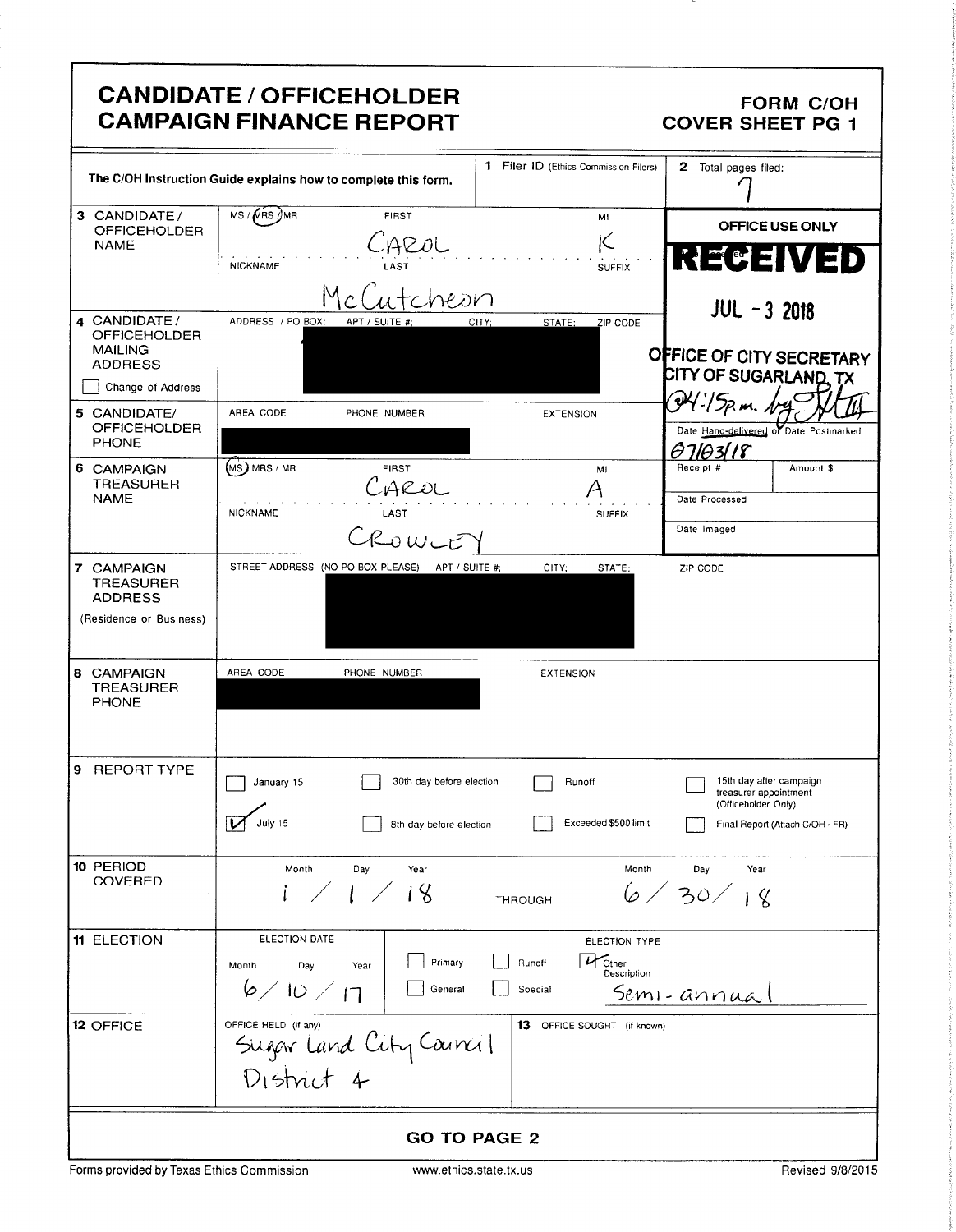### CANDIDATE / OFFICEHOLDER<br>
CAMPAIGN FINANCE REPORT COVER SHEET PG 2 **CAMPAIGN FINANCE REPORT**

| 14 C/OH NAME                                                                                                   |                                                                                                           | Carol K McCutcheon                                                                                                                                                                                                                                                                                                                                                      | 15 Filer ID (Ethics Commission Filers) |
|----------------------------------------------------------------------------------------------------------------|-----------------------------------------------------------------------------------------------------------|-------------------------------------------------------------------------------------------------------------------------------------------------------------------------------------------------------------------------------------------------------------------------------------------------------------------------------------------------------------------------|----------------------------------------|
| <b>16 NOTICE FROM</b><br>POLITICAL<br>COMMITTEE(S)                                                             | OF SUCH EXPENDITURES.                                                                                     | THIS BOX IS FOR NOTICE OF POLITICAL CONTRIBUTIONS ACCEPTED OR POLITICAL EXPENDITURES MADE BY POLITICAL COMMITTEES TO<br>SUPPORT THE CANDIDATE / OFFICEHOLDER. THESE EXPENDITURES MAY HAVE BEEN MADE WITHOUT THE CANDIDATE'S OR OFFICEHOLDER'S<br>KNOWLEDGE OR CONSENT. CANDIDATES AND OFFICEHOLDERS ARE REQUIRED TO REPORT THIS INFORMATION ONLY IF THEY RECEIVE NOTICE |                                        |
|                                                                                                                | <b>COMMITTEE TYPE</b>                                                                                     | <b>COMMITTEE NAME</b>                                                                                                                                                                                                                                                                                                                                                   |                                        |
|                                                                                                                | GENERAL                                                                                                   |                                                                                                                                                                                                                                                                                                                                                                         |                                        |
|                                                                                                                | SPECIFIC                                                                                                  | <b>COMMITTEE ADDRESS</b>                                                                                                                                                                                                                                                                                                                                                |                                        |
|                                                                                                                |                                                                                                           | COMMITTEE CAMPAIGN TREASURER NAME                                                                                                                                                                                                                                                                                                                                       |                                        |
| <b>Additional Pages</b>                                                                                        |                                                                                                           |                                                                                                                                                                                                                                                                                                                                                                         |                                        |
|                                                                                                                |                                                                                                           | COMMITTEE CAMPAIGN TREASURER ADDRESS                                                                                                                                                                                                                                                                                                                                    |                                        |
| <b>17 CONTRIBUTION</b><br><b>TOTALS</b>                                                                        | 1.                                                                                                        | TOTAL POLITICAL CONTRIBUTIONS OF \$50 OR LESS (OTHER THAN<br>PLEDGES, LOANS, OR GUARANTEES OF LOANS), UNLESS ITEMIZED                                                                                                                                                                                                                                                   | \$                                     |
|                                                                                                                | 2.                                                                                                        | <b>TOTAL POLITICAL CONTRIBUTIONS</b><br>(OTHER THAN PLEDGES, LOANS, OR GUARANTEES OF LOANS)                                                                                                                                                                                                                                                                             | \$<br>300.00                           |
| <b>EXPENDITURE</b><br>TOTAL POLITICAL EXPENDITURES OF \$100 OR LESS,<br>з.<br><b>TOTALS</b><br>UNLESS ITEMIZED |                                                                                                           |                                                                                                                                                                                                                                                                                                                                                                         | \$                                     |
|                                                                                                                | 4.                                                                                                        | TOTAL POLITICAL EXPENDITURES                                                                                                                                                                                                                                                                                                                                            | \$204.00                               |
| <b>CONTRIBUTION</b><br><b>BALANCE</b>                                                                          | TOTAL POLITICAL CONTRIBUTIONS MAINTAINED AS OF THE LAST DAY<br>5.<br>OF REPORTING PERIOD                  | \$443.49                                                                                                                                                                                                                                                                                                                                                                |                                        |
| <b>OUTSTANDING</b><br><b>LOAN TOTALS</b>                                                                       | TOTAL PRINCIPAL AMOUNT OF ALL OUTSTANDING LOANS AS OF THE<br>6.<br>LAST DAY OF THE REPORTING PERIOD       | 7363.07                                                                                                                                                                                                                                                                                                                                                                 |                                        |
| 18 AFFIDAVIT                                                                                                   | THOMAS HERCULES,HARRIS IN<br>Notary ID # 126517278<br><b>My Commission Expires</b><br><b>May 13, 2020</b> | I swear, or affirm, under penalty of perjury, that the accompanying report is<br>true and correct and includes all information required to be reported by me<br>under Title 15, Election Code.<br>Signature of Candidate or Officeholder                                                                                                                                |                                        |
| AFFIX NOTARY STAMP / SEALABOVE<br>Sworn to and subscribed before me, by the said                               |                                                                                                           | K. McCutchecon this the                                                                                                                                                                                                                                                                                                                                                 |                                        |
| day of                                                                                                         | 20                                                                                                        | $\delta$ , to certify which, witness my hand and seal of office.                                                                                                                                                                                                                                                                                                        |                                        |
|                                                                                                                |                                                                                                           |                                                                                                                                                                                                                                                                                                                                                                         |                                        |
| Signature of officer administering oath                                                                        |                                                                                                           | Printed name of officer administering oath                                                                                                                                                                                                                                                                                                                              | Title of officer administering oath    |
| Forms provided by Texas Ethics Commission                                                                      |                                                                                                           | www.ethics.state.tx.us                                                                                                                                                                                                                                                                                                                                                  | Revised 9/8/2015                       |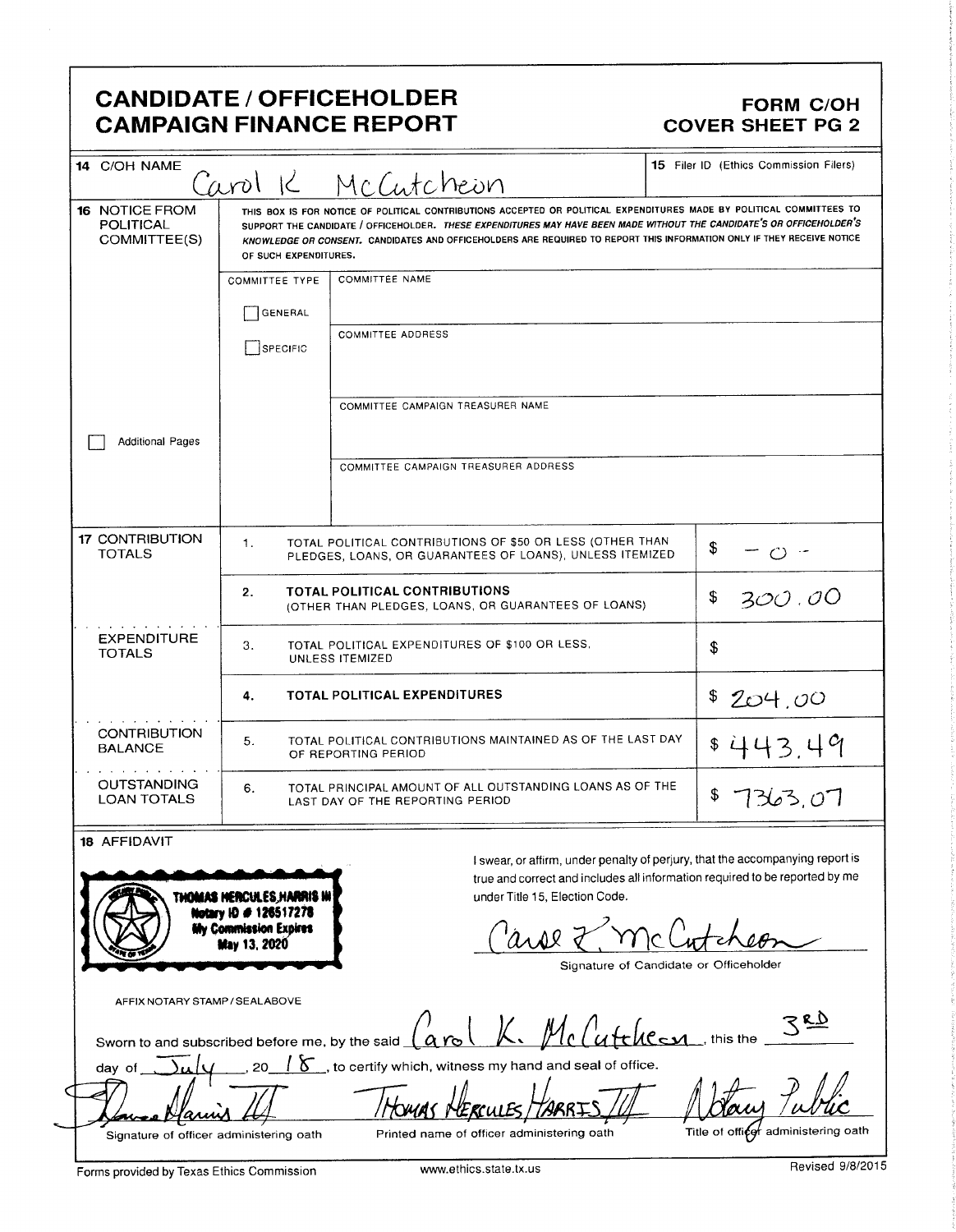## SUBTOTALS - C/OH FORM C/OH

# COVER SHEET PG 3

| 19 FILER NAME<br>Carol K McCutcheon                                                                                                                                                                                                                                                                                                                                                                                                                                                                                                                                                                                                                                                                                                                                                       | 20 Filer ID (Ethics Commission Filers) |                                  |
|-------------------------------------------------------------------------------------------------------------------------------------------------------------------------------------------------------------------------------------------------------------------------------------------------------------------------------------------------------------------------------------------------------------------------------------------------------------------------------------------------------------------------------------------------------------------------------------------------------------------------------------------------------------------------------------------------------------------------------------------------------------------------------------------|----------------------------------------|----------------------------------|
| 21 SCHEDULE SUBTOTALS<br>NAME OF SCHEDULE                                                                                                                                                                                                                                                                                                                                                                                                                                                                                                                                                                                                                                                                                                                                                 |                                        | <b>SUBTOTAL</b><br><b>AMOUNT</b> |
| 1.<br>SCHEDULE A1: MONETARY POLITICAL CONTRIBUTIONS                                                                                                                                                                                                                                                                                                                                                                                                                                                                                                                                                                                                                                                                                                                                       |                                        | \$<br>3 $\infty$ , $\infty$      |
| 2.<br>SCHEDULE A2: NON-MONETARY (IN-KIND) POLITICAL CONTRIBUTIONS                                                                                                                                                                                                                                                                                                                                                                                                                                                                                                                                                                                                                                                                                                                         |                                        | \$                               |
| З.<br>SCHEDULE B: PLEDGED CONTRIBUTIONS                                                                                                                                                                                                                                                                                                                                                                                                                                                                                                                                                                                                                                                                                                                                                   |                                        | \$                               |
| SCHEDULE E: LOANS<br>4.                                                                                                                                                                                                                                                                                                                                                                                                                                                                                                                                                                                                                                                                                                                                                                   |                                        | \$                               |
| 5.<br>SCHEDULE F1: POLITICAL EXPENDITURES MADE FROM POLITICAL CONTRIBUTIONS                                                                                                                                                                                                                                                                                                                                                                                                                                                                                                                                                                                                                                                                                                               |                                        | \$204.00                         |
| 6.<br>SCHEDULE F2: UNPAID INCURRED OBLIGATIONS                                                                                                                                                                                                                                                                                                                                                                                                                                                                                                                                                                                                                                                                                                                                            |                                        | \$                               |
| 7.<br>SCHEDULE F3: PURCHASE OF INVESTMENTS MADE FROM POLITICAL CONTRIBUTIONS                                                                                                                                                                                                                                                                                                                                                                                                                                                                                                                                                                                                                                                                                                              |                                        | \$                               |
| 8.<br>SCHEDULE F4: EXPENDITURES MADE BY CREDIT CARD                                                                                                                                                                                                                                                                                                                                                                                                                                                                                                                                                                                                                                                                                                                                       |                                        | \$                               |
| 9.<br>SCHEDULE G: POLITICAL EXPENDITURES MADE FROM PERSONAL FUNDS                                                                                                                                                                                                                                                                                                                                                                                                                                                                                                                                                                                                                                                                                                                         |                                        | \$                               |
| 10.<br>SCHEDULE H: PAYMENT MADE FROM POLITICAL CONTRIBUTIONS TO A BUSINESS OF C/OH                                                                                                                                                                                                                                                                                                                                                                                                                                                                                                                                                                                                                                                                                                        |                                        | \$                               |
| 11.<br>SCHEDULE I: NON-POLITICAL EXPENDITURES MADE FROM POLITICAL CONTRIBUTIONS                                                                                                                                                                                                                                                                                                                                                                                                                                                                                                                                                                                                                                                                                                           |                                        | \$                               |
| SCHEDULE K: INTEREST, CREDITS, GAINS, REFUNDS, AND CONTRIBUTIONS<br>12.<br>RETURNED TO FILER                                                                                                                                                                                                                                                                                                                                                                                                                                                                                                                                                                                                                                                                                              |                                        | \$                               |
| $\alpha_{\rm{max}}$ , which is a simple of the set of the set of the $\ell$<br>where $\mathcal{L}_\text{max}$ is a subset of the set of the set of the set of the set of the set of the set of the set of the set of the set of the set of the set of the set of the set of the set of the set of the set of the set of<br>$\mathcal{L}(\mathcal{L}^{\mathcal{L}})$ and $\mathcal{L}^{\mathcal{L}}$ are the set of the set of the set of $\mathcal{L}^{\mathcal{L}}$<br>$\mathcal{L}(\mathcal{L}^{\mathcal{L}})$ and $\mathcal{L}(\mathcal{L}^{\mathcal{L}})$ and $\mathcal{L}(\mathcal{L}^{\mathcal{L}})$ and $\mathcal{L}(\mathcal{L}^{\mathcal{L}})$<br>$\mathcal{L}(\mathcal{L}^{\mathcal{L}})$ and $\mathcal{L}^{\mathcal{L}}$ are the set of the set of $\mathcal{L}^{\mathcal{L}}$ |                                        |                                  |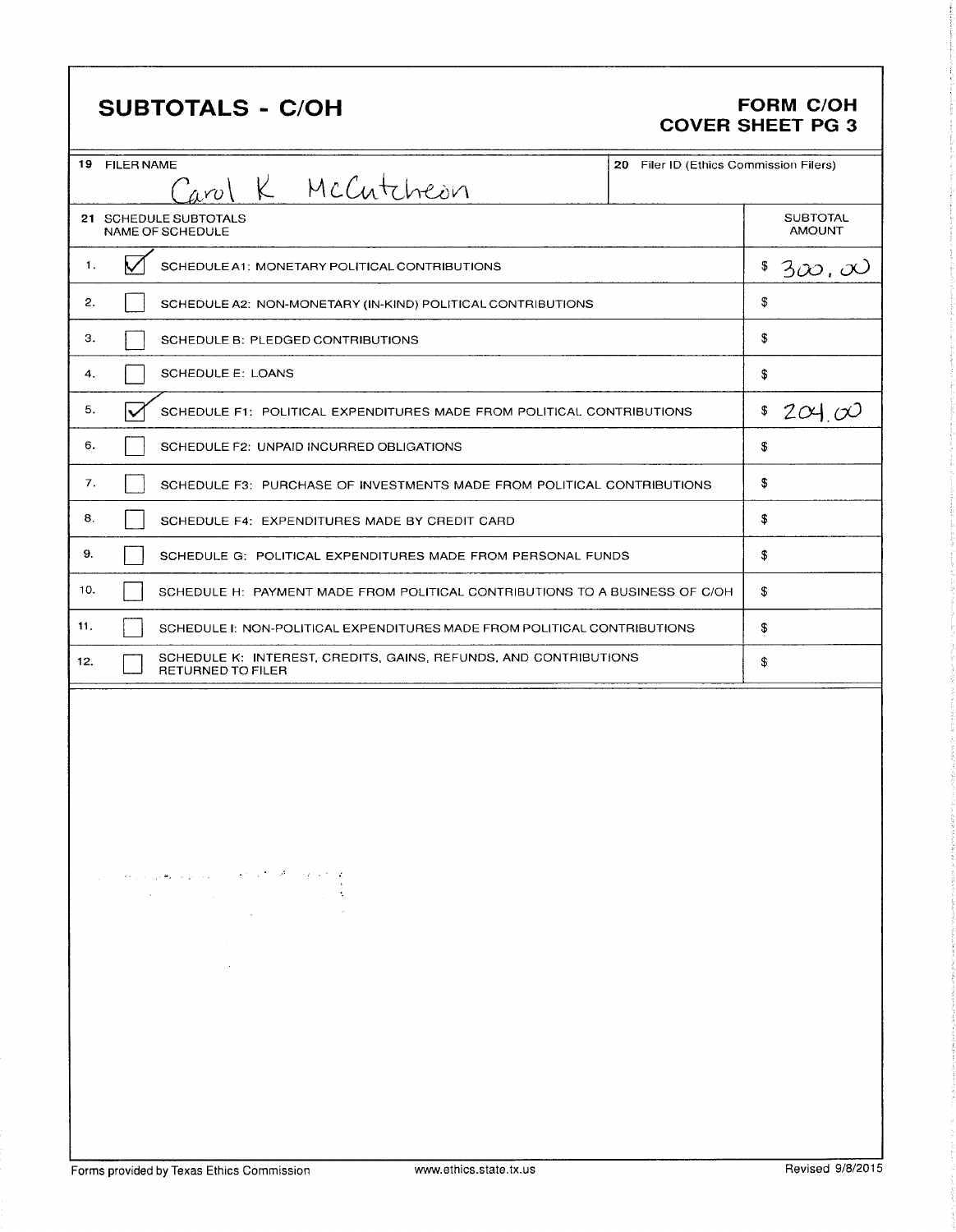| <b>MONETARY POLITICAL CONTRIBUTIONS</b><br><b>SCHEDULE A1</b>                                                                                                  |                                                                                                                              |                                                            |                                         |  |
|----------------------------------------------------------------------------------------------------------------------------------------------------------------|------------------------------------------------------------------------------------------------------------------------------|------------------------------------------------------------|-----------------------------------------|--|
| The Instruction Guide explains how to complete this form.                                                                                                      |                                                                                                                              |                                                            | <b>1</b> Total pages Schedule A1:       |  |
| 2 FILER NAME                                                                                                                                                   | Jarol K. McCutcheon                                                                                                          |                                                            | 3 Filer ID (Ethics Commission Filers)   |  |
| 4 Date                                                                                                                                                         | 5 Full name of contributor<br>out-of-state PAC (ID#:<br>6/26/18 TODIN Englet<br>6 Contributor address; City: State: Zip Code |                                                            | 7 Amount of contribution (\$)<br>300.00 |  |
|                                                                                                                                                                | 8 Principal occupation / Job title (See Instructions)<br>CONSTRUCTION                                                        | 9 Employer (See Instructions)<br>SELF                      |                                         |  |
| Date                                                                                                                                                           | Full name of contributor                                                                                                     |                                                            | Amount of contribution (\$)             |  |
|                                                                                                                                                                | Contributor address;<br>City; State; Zip Code                                                                                | the contract of the contract of the                        |                                         |  |
| Principal occupation / Job title (See Instructions)<br>Employer (See Instructions)                                                                             |                                                                                                                              |                                                            |                                         |  |
| Date                                                                                                                                                           | Full name of contributor                                                                                                     |                                                            | Amount of contribution (\$)             |  |
| the company of the company of<br>City; State; Zip Code<br>Contributor address;                                                                                 |                                                                                                                              |                                                            |                                         |  |
|                                                                                                                                                                | Principal occupation / Job title (See Instructions)                                                                          | Employer (See Instructions)                                |                                         |  |
| Date                                                                                                                                                           | Full name of contributor<br>the contract of the contract of the<br>Contributor address;<br>City;                             | out-of-state PAC (ID#: ________________<br>State; Zip Code | Amount of contribution (\$)             |  |
|                                                                                                                                                                | Principal occupation / Job title (See Instructions)                                                                          | Employer (See Instructions)                                |                                         |  |
| ATTACH ADDITIONAL COPIES OF THIS SCHEDULE AS NEEDED<br>If contributor is out-of-state PAC, please see instruction guide for additional reporting requirements. |                                                                                                                              |                                                            |                                         |  |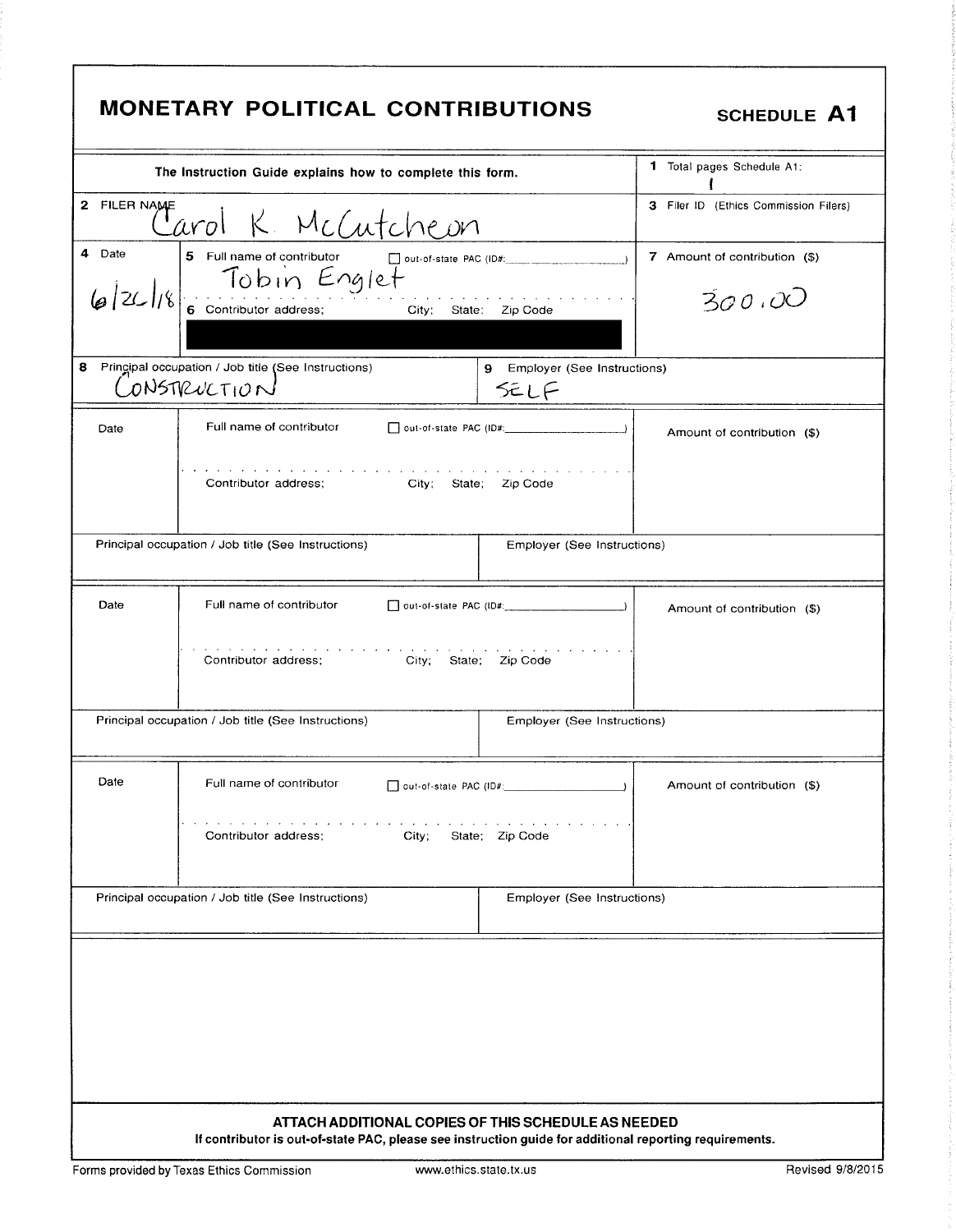### POLITICAL EXPENDITURES MADE FROM POLITICAL CONTRIBUTIONS SCHEDULE F1

| <b>EXPENDITURE CATEGORIES FOR BOX 8(a)</b>                                                                                                                              |                                                                                                                                                                |                                                                                                                                                                                                                                                                                                                                     |             |  |
|-------------------------------------------------------------------------------------------------------------------------------------------------------------------------|----------------------------------------------------------------------------------------------------------------------------------------------------------------|-------------------------------------------------------------------------------------------------------------------------------------------------------------------------------------------------------------------------------------------------------------------------------------------------------------------------------------|-------------|--|
| Advertising Expense<br>Accounting/Banking<br>Consulting Expense<br>Contributions/Donations Made By<br>Candidate/Officeholder/Political Committee<br>Credit Card Payment | Event Expense<br>Fees<br>Food/Beverage Expense<br>Gift/Awards/Memorials Expense<br>Legal Services<br>The Instruction Guide explains how to complete this form. | Loan Repayment/Reimbursement<br>Solicitation/Fundraising Expense<br>Office Overhead/Rental Expense<br>Transportation Equipment & Related Expense<br>Polling Expense<br><b>Travel In District</b><br>Printing Expense<br><b>Travel Out Of District</b><br>Salaries/Wages/Contract Labor<br>Other (enter a category not listed above) |             |  |
| 1 Total pages Schedule F1:                                                                                                                                              | 2 FILER NAME<br>McCutcheon<br>anol                                                                                                                             | 3 Filer ID (Ethics Commission Filers)                                                                                                                                                                                                                                                                                               |             |  |
| 4 Date<br>123<br>५                                                                                                                                                      | 5 Payee name<br>Campargn                                                                                                                                       |                                                                                                                                                                                                                                                                                                                                     |             |  |
| $6$ Amount $($)$                                                                                                                                                        | City:<br>7 Payee address;<br>State; Zip Code                                                                                                                   |                                                                                                                                                                                                                                                                                                                                     |             |  |
| 29.00                                                                                                                                                                   |                                                                                                                                                                |                                                                                                                                                                                                                                                                                                                                     |             |  |
| 8                                                                                                                                                                       | (a) Category (See Categories listed at the top of this schedule)                                                                                               | (b) Description                                                                                                                                                                                                                                                                                                                     |             |  |
| <b>PURPOSE</b><br>OF<br><b>EXPENDITURE</b>                                                                                                                              | W2105, 16                                                                                                                                                      | Check if travel outside of Texas. Complete Schedule T.<br>Check if Austin, TX, officeholder living expense                                                                                                                                                                                                                          |             |  |
| 9 Complete ONLY if direct<br>expenditure to benefit C/OH                                                                                                                | Candidate / Officeholder name                                                                                                                                  | Office held<br>Office sought                                                                                                                                                                                                                                                                                                        |             |  |
| Date                                                                                                                                                                    | Payee name                                                                                                                                                     |                                                                                                                                                                                                                                                                                                                                     |             |  |
| 2 23 18                                                                                                                                                                 | Partner<br>Campaign                                                                                                                                            |                                                                                                                                                                                                                                                                                                                                     |             |  |
| Amount (\$)                                                                                                                                                             | City;<br>State; Zip Code<br>Payee address;                                                                                                                     |                                                                                                                                                                                                                                                                                                                                     |             |  |
| 29.00                                                                                                                                                                   |                                                                                                                                                                |                                                                                                                                                                                                                                                                                                                                     |             |  |
|                                                                                                                                                                         | Category (See Categories listed at the top of this schedule)                                                                                                   | Description                                                                                                                                                                                                                                                                                                                         |             |  |
| <b>PURPOSE</b><br>OF                                                                                                                                                    |                                                                                                                                                                | Check if travel outside of Texas. Complete Schedule T.<br>Check if Austin, TX, officeholder living expense                                                                                                                                                                                                                          |             |  |
| <b>EXPENDITURE</b>                                                                                                                                                      | Websore                                                                                                                                                        |                                                                                                                                                                                                                                                                                                                                     |             |  |
| Complete ONLY if direct<br>expenditure to benefit C/OH                                                                                                                  | Candidate / Officeholder name                                                                                                                                  | Office held<br>Office sought                                                                                                                                                                                                                                                                                                        |             |  |
| Date                                                                                                                                                                    | Payee name                                                                                                                                                     |                                                                                                                                                                                                                                                                                                                                     |             |  |
| $\sqrt{3}$<br>$\mathcal{B}$                                                                                                                                             | ampaign Partner                                                                                                                                                |                                                                                                                                                                                                                                                                                                                                     |             |  |
| Amount (\$)                                                                                                                                                             | City;<br>State; Zip Code<br>Payee address;                                                                                                                     |                                                                                                                                                                                                                                                                                                                                     |             |  |
| 29.00                                                                                                                                                                   |                                                                                                                                                                |                                                                                                                                                                                                                                                                                                                                     |             |  |
|                                                                                                                                                                         | Category (See Categories listed at the top of this schedule)                                                                                                   | Description                                                                                                                                                                                                                                                                                                                         |             |  |
| <b>PURPOSE</b><br>OF                                                                                                                                                    | Website                                                                                                                                                        | Check if travel outside of Texas. Complete Schedule T.<br>Check if Austin, TX, officeholder living expense                                                                                                                                                                                                                          |             |  |
| <b>EXPENDITURE</b>                                                                                                                                                      |                                                                                                                                                                |                                                                                                                                                                                                                                                                                                                                     |             |  |
| Complete ONLY if direct<br>expenditure to benefit C/OH                                                                                                                  | Candidate / Officeholder name                                                                                                                                  | Office sought                                                                                                                                                                                                                                                                                                                       | Office held |  |
| ATTACH ADDITIONAL COPIES OF THIS SCHEDULE AS NEEDED                                                                                                                     |                                                                                                                                                                |                                                                                                                                                                                                                                                                                                                                     |             |  |

Forms provided by Texas Ethics Commission www.ethics.state.tx.us Revised 9/8/2015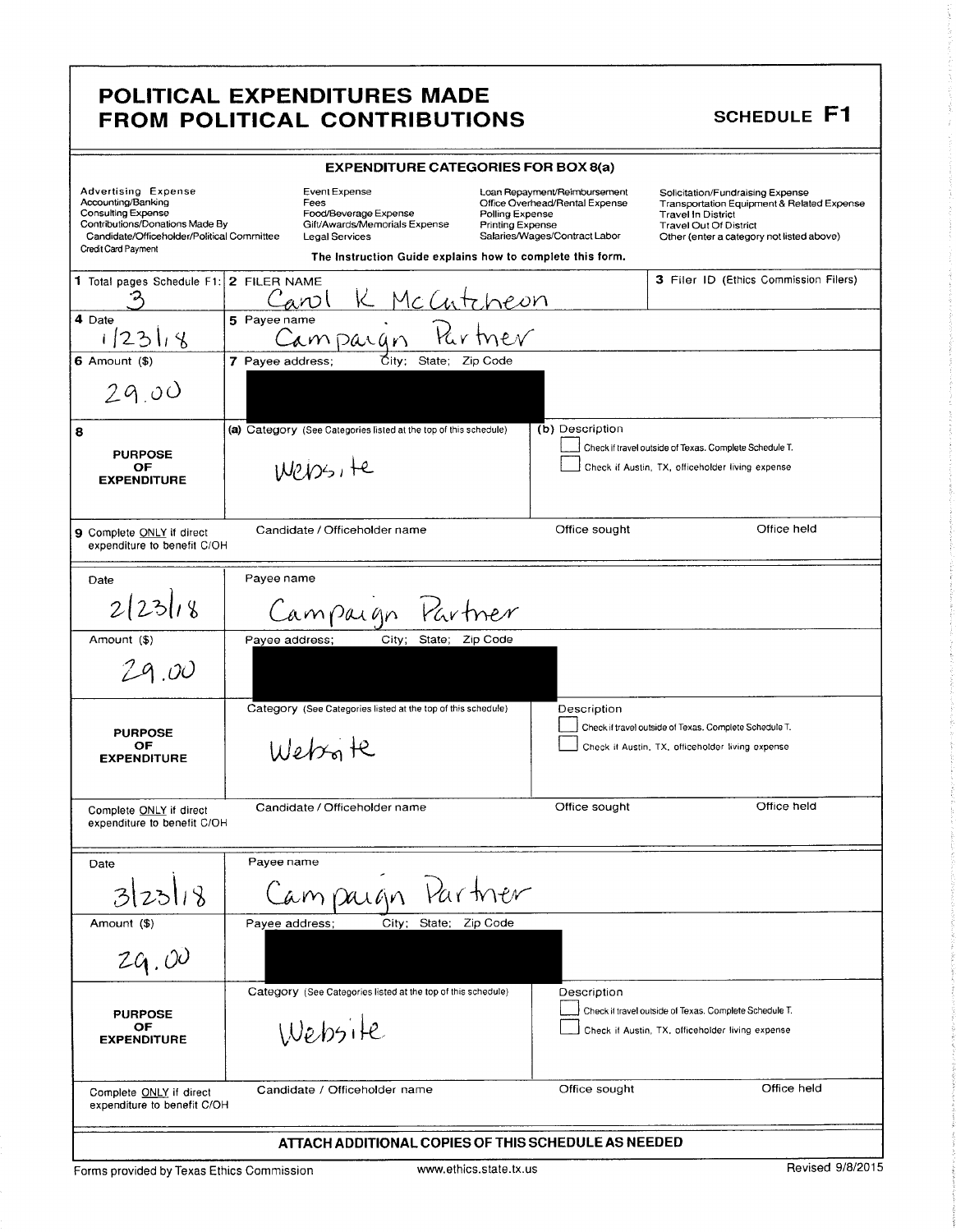### POLITICAL EXPENDITURES MADE FROM POLITICAL CONTRIBUTIONS SCHEDULE F1

| POLITICAL EXPENDITURES MADE<br>FROM POLITICAL CONTRIBUTIONS                                                                                                                                                                                                                                                                                                                                                                                                                                |  |  |  |
|--------------------------------------------------------------------------------------------------------------------------------------------------------------------------------------------------------------------------------------------------------------------------------------------------------------------------------------------------------------------------------------------------------------------------------------------------------------------------------------------|--|--|--|
| SCHEDULE F1<br><b>EXPENDITURE CATEGORIES FOR BOX 8(a)</b>                                                                                                                                                                                                                                                                                                                                                                                                                                  |  |  |  |
| Advertising Expense<br>Accounting/Banking<br>Consulting Expense<br>Consulting Expense<br>Contributions/Donations Made By<br>Candidate/Officeholder/Political Committee<br>Cerail Card Payment<br>Cerail Card Payment<br>Cerail Card Payment<br>C<br>Loan Repayment/Reimbursement Solicitation/Fundraising Expense<br>Office Overhead/Rental Expense Transportation Equipment & Related Expense<br>Polling Expense Travel In District<br>Printing Expense Travel Out Of District<br>Salarie |  |  |  |
| The Instruction Guide explains how to complete this form.<br>The Total pages Schedule F1: 2 FILER NAME<br>COV K. McCutche On<br>4 Date<br>6 Amount (\$) 7 Payee address: City: State: Zip Code<br>3 Filer ID (Ethics Commission Filers)                                                                                                                                                                                                                                                    |  |  |  |
| 30.00                                                                                                                                                                                                                                                                                                                                                                                                                                                                                      |  |  |  |
| (a) Category (See Categories listed at the top of this schedule) (b) Description<br>Check if travel outside of Texas. Complete Schedule T.<br>PURPOSE<br>OF CYENT EVENT<br>Check if Austin, TX, officeholder living expense                                                                                                                                                                                                                                                                |  |  |  |
| 9 Complete <u>ONLY</u> if direct<br>expenditure to benefit C/OH<br>Office sought<br>Office held                                                                                                                                                                                                                                                                                                                                                                                            |  |  |  |
| Date 4/23/18 Payee name<br>Amount (\$) Campaign Partner                                                                                                                                                                                                                                                                                                                                                                                                                                    |  |  |  |
| 29.00                                                                                                                                                                                                                                                                                                                                                                                                                                                                                      |  |  |  |
| Category (See Categories listed at the top of this schedule) Description<br>Check if travel outside of Texas. Complete Schedule T.<br>PURPOSE OF WEDSITE<br>Check if Austin, TX, officeholder living expense                                                                                                                                                                                                                                                                               |  |  |  |
| Complete <u>ONLY</u> if direct<br>expenditure to benefit C/OH<br>expenditure to benefit C/OH<br>Office sought Office held                                                                                                                                                                                                                                                                                                                                                                  |  |  |  |
| Date Payee name<br>5/23/18 Campaign Partner<br>Amount (\$) Payee address: City: State: Zip Code                                                                                                                                                                                                                                                                                                                                                                                            |  |  |  |
| 129.00<br>Category (See Categories listed at the top of this schedule) Description                                                                                                                                                                                                                                                                                                                                                                                                         |  |  |  |
| Check if travel outside of Texas. Complete Schedule T.<br>PURPOSE<br>OF<br>EXPENDITURE<br>Website<br>Check if Austin, TX, officeholder living expense                                                                                                                                                                                                                                                                                                                                      |  |  |  |
| Complete <u>ONLY</u> if direct Candidate / Officeholder name<br>expenditure to benefit C/OH expenditure to benefit C/OH and the series of the sought of the sought of the sought of the sought of the sought of the sought of the soug<br>ATTACH ADDITIONAL COPIES OF THIS SCHEDULE AS NEEDED                                                                                                                                                                                              |  |  |  |
|                                                                                                                                                                                                                                                                                                                                                                                                                                                                                            |  |  |  |